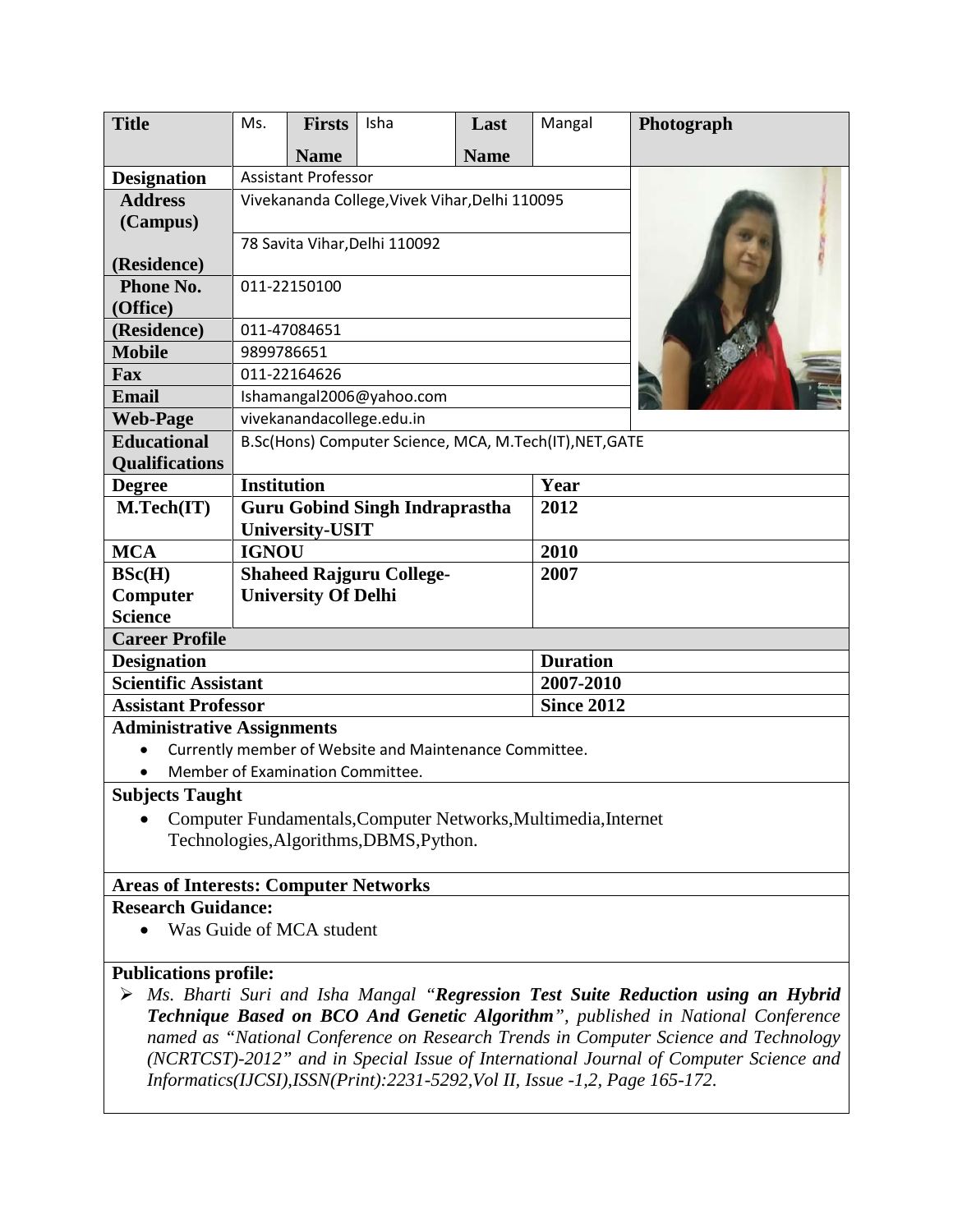- *Ms. Bharti Suri and Isha Mangal "Analyzing Test Case Selection using proposed Hybrid Technique Based on BCO and Genetic Algorithm and a comparison with ACO",published in International Journal of Advanced Research in Computer Science and Software Engineering, ISSN:2277 128X ,Volume2, Issue 4, Page 206-211,April 2012.*
- *Varun Srivastava,Ruchi, Isha Mangal "A Neuro Genetic Algorithm for Selection of Test Suite In Regression testing", published in International Journal of computer Applications in Feb 2012, Page No: 165-171. .(ISSN:2250-1797,Issue 2 Vol 1)*
- *Isha Mangal, Deepali Bajaj,* **"***Credit Based Collaborative Filtering Approach: An Improvement in Recommender Systems", published in International Journal of Computer Trends and Technology (IJCTT), ISSN: 2231-2803 – volume 9 number 7 – Mar 2014.Page-356-361*
- *Isha Mangal, Deepali Bajaj, Priyanka Gupta, "A Review of Multi-Protocol Label Switching: Protocol for Traffic Engineering on Internet", published in International Journal of Computer Trends and Technology (IJCTT), ISSN: 2231-2803 – volume 11 number 3 – May 2014.Page-137-140*
- *Isha Mangal, Deepali Bajaj, Priyanka Gupta , "Regression Test Suite Minimization using Set Theory", published in in International Journal of Advanced Research in Computer Science and Software Engineering, ISSN:2277 128X ,Volume4, Issue 5,May 2014. Page502- 506*
- Priyanka Gupta, Sonia, Isha Mangal, "I**mage Encryption Based On Arnold Cat Map and S-Box**" published in International Journal of Advanced Research in Computer Science and Software Engineering, ISSN:2277 128X ,Volume4, Issue 8, Page 807-812,August 2014.
- Bajaj, Deepali, Isha Mangal, and Asha Yadav. "**Towards an understanding of Li-Fi: Next generation Visible Light Communication Technology",** published in International Journal of Engineering and Computer Science, ISSN: 2319-7242, Volume 4 Issue 4 April 2015,Page No.11638-11641.

### **Conference organization/Presentations (in the last three years):**

- Acted as a resource person for Core Java Training Program in Bharti Vidyapeeth's College of Engineering,New Delhi from 6th July 2015 to 8th July 2015.
- Presented a paper in National Conference on Research Trends in Computer Science and

Technolgy(NCRTCST-2012) at CMR College of Engineering and Technolgy in

Hyderabad on 27&28 January 2012.

 Conducted a 10 days (80 hrs) workshop on .NET 2.0 in January 2012 in Rajguru College by HCL Infosystems.